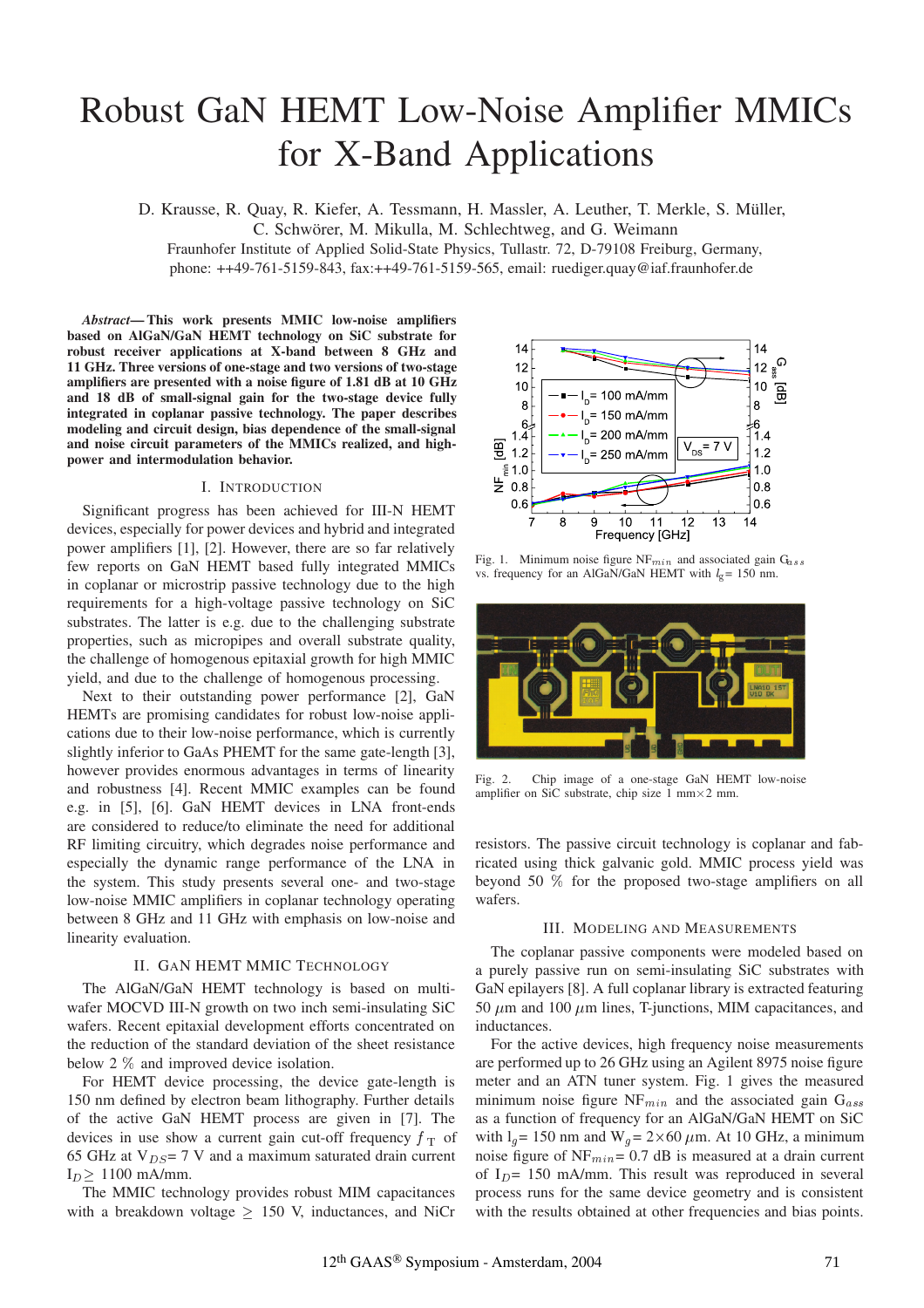

Fig. 3. Simulated and measured S-parameters as a function of frequency for a one-stage X-band LNA,  $V_{DS}$ = 7 V, version A.



Fig. 4. Chip image of a two-stage GaN HEMT low-noise amplifier on SiC substrate, chip size  $1.5$  mm $\times$  2.5 mm.

The selection of the device gate-width of 120  $\mu$ m is based on the requirement for both minimum noise and support of a net input power of at least 23 dBm at appropriate bias. This requirement for regular operation exceeds a typical GaAs LNA destruction level without additional limiters [6]. Scaling of input gate width will then allow maximum input power levels of 30 dBm without limiters drastically increasing the dynamic range at the expense of a moderate increase in noise figure. For the  $2\times60 \ \mu m$  device, the noise optimum generator impedance at  $V_{DS}$  = 7 V amounts to  $\Gamma_{opt}$  = 0.68 and 26° at 10 GHz derived from the measurements. The associated gain at  $V_{DS}$  = 7 V and I<sub>D</sub>= 150 mA/mm amounts to  $\geq$  11.5 dB, as seen in Fig.1.

The active devices were modeled based on small-signal S-parameters. A small-signal model is extracted and a Pospieszalski noise model derived from the noise measurements. Within this model, a maximum drain noise temperature of  $T_{Drain}$  = 1820 K and a gate temperature of  $T_{Gate}$  = 300 K are extracted at  $V_{DS} = 7$  V and at drain current of  $I<sub>D</sub>= 150$  mA/mm. Between 8 GHz and 14 GHz, the maximum deviation of the simulated and measured minimum noise figure NF<sub>min</sub> of the 2×60  $\mu$ m device was  $\leq$ 0.15 dB.

## IV. MMIC CIRCUIT DESIGN

Based on the modeling of the active and passive components, three versions were designed of the one-stage and two versions for the two-stage amplifier. For both the one- and two-stage amplifier, version A is designed to be the most relaxed, version C is designed to be the most risky in terms of circuit stability. Fig. 2 depicts the chip image of the onestage amplifier, version A. Chip size is  $1 \text{ mm} \times 2 \text{ mm}$ . The



Fig. 5. Simulated and measured S-parameters as a function of frequency for the two-stage X-band LNA,  $V_{DS}$  = 7 V, version A.

gate-width amounts to 120  $\mu$ m. Fig. 3 gives the comparison of the simulated and measured S-parameters at  $V_{DS}$ = 7 V and  $I_D$ = 150 mA/mm drain current for the one-stage amplifier. The input and output match is better than 10 dB at 10 GHz and a maximum  $S_{21}$  of 10 dB is measured at 8 GHz. Measured reverse isolation  $S_{12}$  is better than -14 dB for the full frequency band. Fig. 4 gives the chip image of the two-stage design, version A. For the second stage, again a gate width of 120  $\mu$ m is chosen. The chip size amounts to  $2.5$  mm $\times$ 1.5 mm. For both the one- and the two-stage design, the passive components consume most of the chip area leaving room for area reduction in future design iterations. Fig. 5 gives the comparison of the simulated and measured S-parameters of the two-stage amplifier at V<sub>DS</sub> = 7 V for a drain current of I<sub>D</sub>= 150 mA/mm. At 10 GHz, we observe a measured  $S_{21} \ge 18$  dB, and a measured input and output match of better than 10 dB. Measured reverse isolation  $S_{12}$  is better than -28 dB.

Contrary to the one-stage design, both two-stage amplifiers are not unconditionally stable. The deviations of  $S_{ij}$  between measurement and simulations can be explained by improvements of the active device technology relative to the model extracted for LNA design. These include reductions of the intrinsic capacitances  $C_{gs}$  and an improvement of the source resistance  $R_S$ .

Summarizing the small-signal results from the different versions of each MMIC device, the following findings are made: For the three versions the measured  $S_{21}$  varied from 8 dB to 10 dB at  $V_{DS} = 7$  V in the single stage design at 9 GHz. The input match  $S_{11}$  varied from -7 dB to -10 dB at 9 GHz. For the two-stage device,  $S_{21}$  varied from 17 dB to 18 dB at 9 GHz, while  $S_{11}$  varied from -10 dB to -15 dB at the same frequency.

### V. NOISE CHARACTERIZATION

Low-noise characterization of the MMICs was performed on the same measurement system as for the active devices. Both source tuned and 50  $\Omega$  source impedance measurements were performed. For the one-stage MMIC, Fig. 6 and Fig. 7 compare the noise figure NF and the minimum noise figure for MMIC version A between 7 GHz and 14 GHz at  $V_{DS}$ = 7 V for various drain currents. For 50  $\Omega$  source impedance, the noise figure NF is minimized at a current of 150 mA/mm to 1.5 dB at 11 GHz. With appropriate tuning, the measurement yields a minimum noise figure of  $NF_{min} = 1.35$  dB at the same bias at 11 GHz, and 1.2 dB at 9 GHz.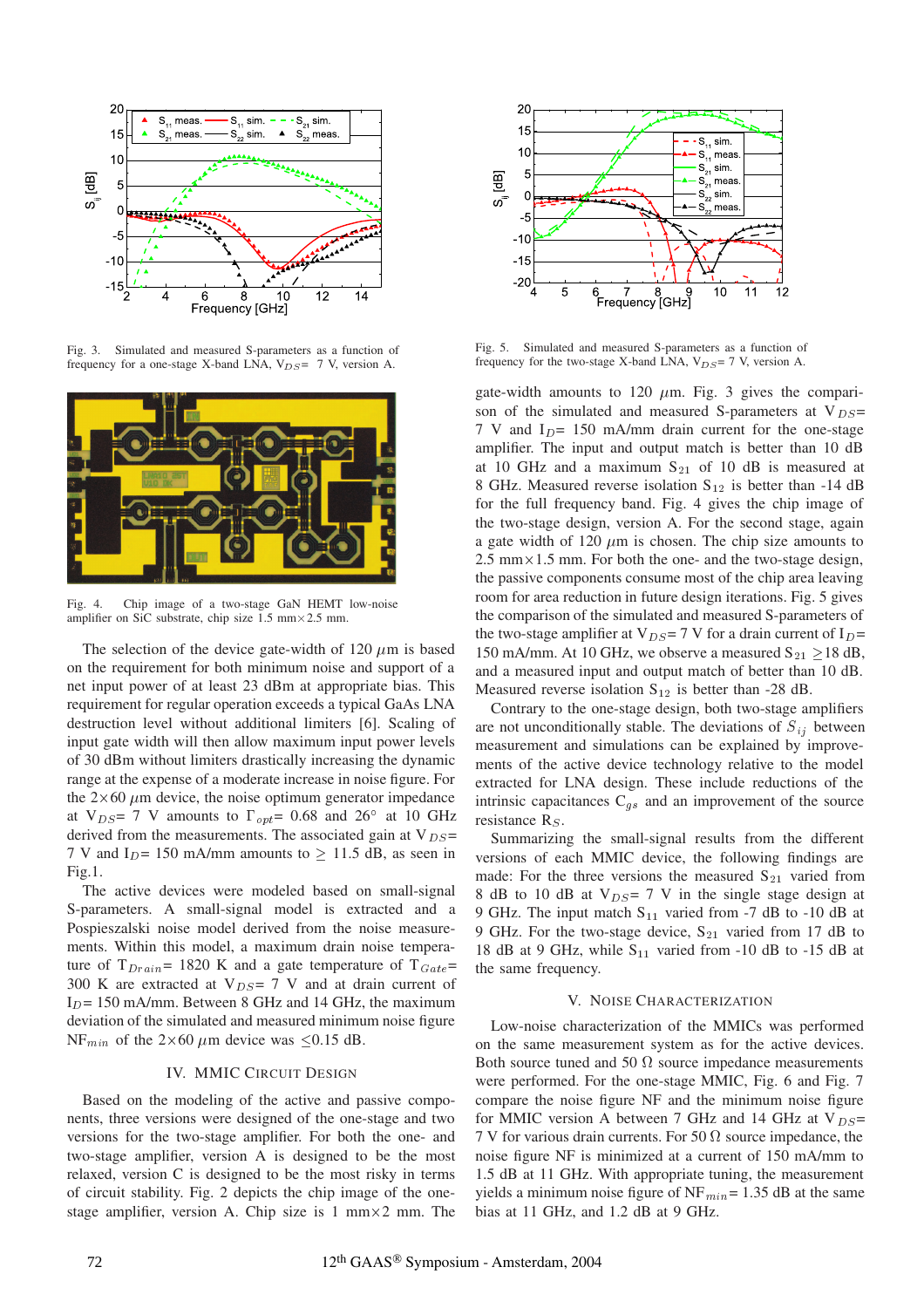

Fig. 6. Measured noise figure NF as a function of frequency for the one-stage X-band LNA for various drain currents  $I_D$  at  $V_{DS}$ = 7 V, version A.



Fig. 7. Measured minimum noise figure  $NF_{min}$  as a function of frequency for the one-stage X-band LNA for various drain currents  $I_D$  at  $V_{DS}$  = 7 V, version A.

Fig. 8 gives the measured noise figure NF as a function of frequency for the two-stage LNA, version A, with the drain current as a parameter. A noise figure NF of 1.81 dB is observed for a drain current of  $I_D$ = 150 mA/mm at 10 GHz. At tuned input load and 10 GHz, the same two-stage device yields a noise figure of 1.5 dB at  $V_{DS} = 7$  V. Thus, the second amplifier stage yields a contribution of less than 0.3 dB to the overall noise figure at 50  $\Omega$  source impedance and 10 GHz in comparison to Fig. 6.

Fig. 9 gives the measured noise figure NF vs.  $V_{DS}$  voltage and drain current  $I_D$  for the two-stage device. At a drain current of  $I_D$ = 100 mA/mm, the device did not provide a gain of  $\geq$ 16 dB for all V<sub>DS</sub> bias. It can be clearly seen that even at V<sub>DS</sub> = 20 V, the noise figure amounts to  $\approx$  2 dB for a drain current of  $I_D$ = 150 mA/mm. Considering the different versions of the one-stage device, the noise figure NF of the one-stage MMICs at 9 GHz varied from 1.5 dB to 1.7 dB. For the twostage MMIC, the noise figure NF at 9 GHz varied from 1.9 dB to 2.0 dB at  $V_{DS}$ = 7 V.

## VI. LARGE-SIGNAL AND INTERMODULATION **CHARACTERIZATION**

For single frequency output power characterization, Fig. 10 shows the continuous wave (cw) output power measurement of the one-stage LNA, version B, for V<sub>DS</sub> = 25 V and 50  $\Omega$  output match at 10 GHz. A net linear gain of 10 dB and a maximum cw power added efficiency (PAE) of 24  $\%$  are found. P  $_{-1}$   $_{dB}$ amounts to 22 dBm. A maximum saturated output power of



Fig. 8. Measured noise figure NF as a function of frequency for the two-stage X-band LNA for various drain currents  $I_D$  at  $V_{DS}$ = 7 V, version A.



Fig. 9. Measured noise figure NF in dB as a function of drain current and  $V_{DS}$  voltages at 10 GHz for the two-stage X-band LNA, version A.



Fig. 10. Measured output power, gain, and power added efficiency for the one-stage X-band LNA, version B, for  $V_{DS} = 25$  V at 10 GHz.

26 dBm is measured, which corresponds to a power density of 3.2 W/mm at 10 GHz. The maximum net input power amounts to 23 dBm or 1.7 W/mm at a compression level of  $P_{-7}$   $_{dB}$ . Both the output power and the high compression level demonstrate the robustness of the GaN LNAs. Measurements to this compression level were repeated several times without indication of short term degradation. For low-noise bias at  $V_{DS}$  = 7 V, a maximum output power of 20 dBm, a PAE of 20 % with a linear gain of 9 dB, and a  $P_{-1}$   $_{dB} = 18.5$  dBm are reached. Maximum compression level was  $P_{-5}$   $_{dB}$  at an input power of 15 dBm.

The measured third order intermodulation  $(MD_3)$  and cor-